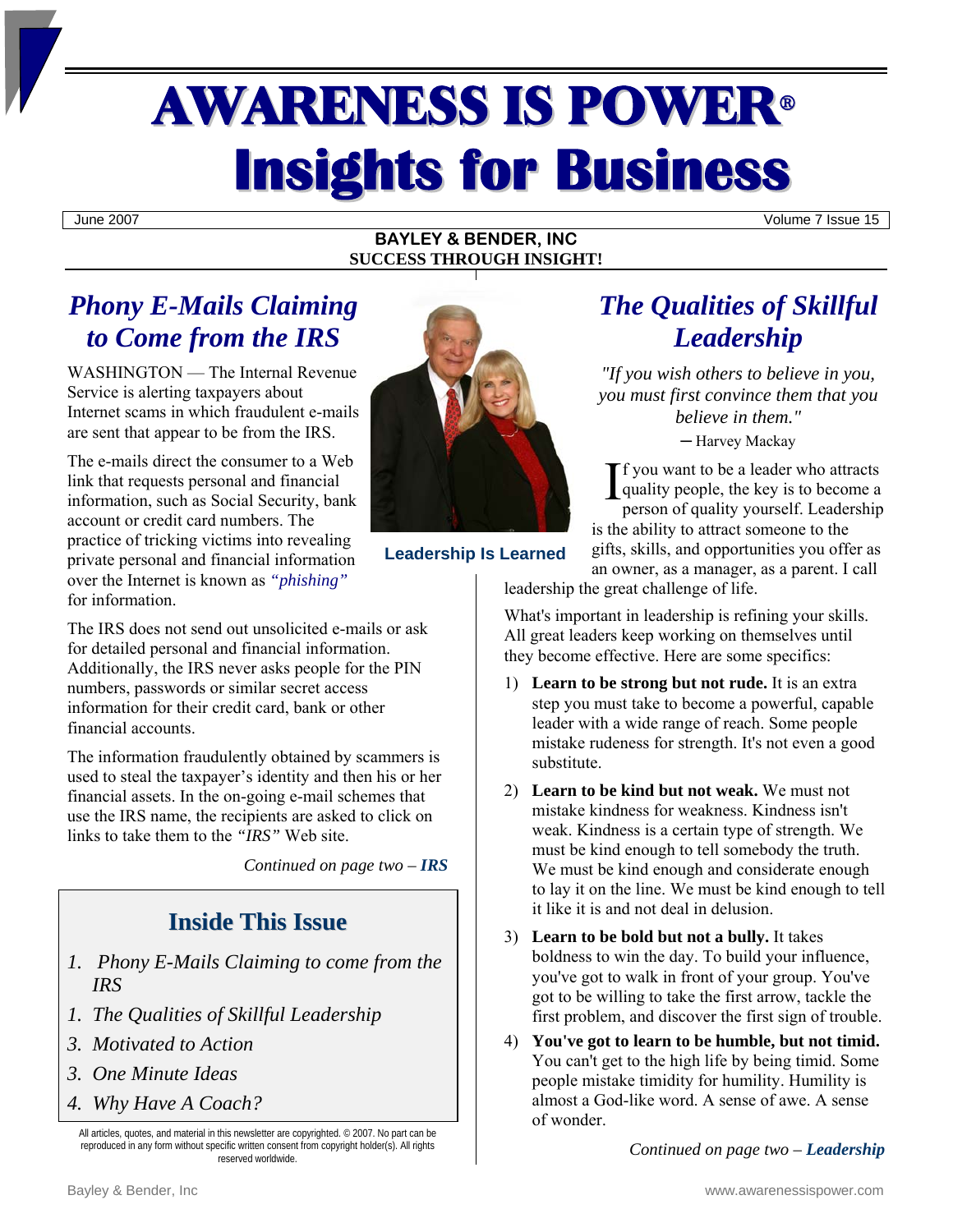### *Continued from page one – IRS*

The links appear authentic and connect the victim to sites that resemble the genuine IRS Web site [\(www.irs.gov\).](www.IRS.gov) The sites then prompt the victim for personal identifiers, credit card numbers, PIN numbers or similar financial information. The phony sites appear legitimate because most of the images and content are copied from actual pages on the genuine IRS Web site before being modified by the fraudsters to include their loaded questions.

*The schemes have a few variations.* In one, the bogus e-mail tells the recipient that he or she is eligible to receive a federal tax refund for a given amount (often \$63.80) and sends the recipient to a Web site to complete a form to *"submit the tax refund request."* The form then asks for the personal and financial information.

The IRS does not notify taxpayers of refunds via email. Additionally, taxpayers do not have to complete a special form or provide detailed financial information to obtain a refund. Refunds are based on information contained on the federal income tax return filed by the taxpayer.

Recipients of questionable e-mails claiming to come from the IRS should not open any attachments or click on any links contained in the e-mails. Instead, they should forward the e-mails to  $phishing@irs.gov$  (the instructions may be found on IRS.gov by entering the term phishing in the search box) or contact the toll-free hotline at 1-800-366-4484. The only genuine IRS Web site is **IRS** gov.

*Pillars of Success.* Don't miss this book! It's a Great Gift for your team, family, friends, or co-workers. Call Janine to order – 301-439- 8317 or click on the image for more information!

## **PILLARS OF SUCCESS**

It's no secret that success is something everyone wants. The process can be a mystery and *Pillars Of Success* is a book all about revealing success secrets of several of the most prosperous people in business today.



Contributing author Pat Bender has an **Awareness Is Power**® process. "The more aware you are," she says, "the more aware you'll become."

You will learn what Pat says are three important things leaders and successful people have in common.

#### CLICK ON THE IMAGE FOR MORE DETAILS AND TO GET YOUR COPY TODAY!!

#### *Continued from page one – Leadership*

An awareness of the human soul and spirit. An understanding that there is something unique about the human drama versus the rest of life. Humility is a grasp of the distance between us and the stars, yet having the feeling that we're part of the stars. So humility is a virtue; but timidity is a disease. Timidity is an affliction. It can be cured, but it is a problem.

5) **Be proud but not arrogant.** It takes pride to win the day. It takes pride to build your ambition. It takes pride in community. It takes pride in cause, in accomplishment. But the key to becoming a good leader is being proud without being arrogant.

In fact I believe the worst kind of arrogance is arrogance from ignorance. It's when you don't know that you don't know. Now that kind of arrogance is intolerable. If someone is smart and arrogant, we can



tolerate that. But if someone is ignorant and arrogant, that's just too much to take.

6) **Develop humor without folly.** That's important for a leader. In leadership, we learn that it's okay to be witty, but not silly. It's okay to be fun, but not foolish.

Lastly, deal in realities. Deal in truth. Save yourself the agony. Just accept life like it is. Life is unique. Some people call it tragic, but I'd like to think it's unique. The whole drama of life is unique. It's fascinating. And I've found that the skills that work well for one leader may not work at all for another. But the fundamental skills of leadership can be adapted to work well for just about everyone: at work, in the community, and at home.

─ Reprint permission granted by Dr. James M. Wendling of The Wendling Group Authored by Jim Rohn

## PONDERISMS

These are worth a little "pondering."

- The nicest thing about the future is that it always starts tomorrow.
- Money will buy a fine dog, but only kindness will make him wag his tail.
- If you don't have a sense of humor, you probably don't have any sense at all.
- Seat belts are not as confining as wheelchairs.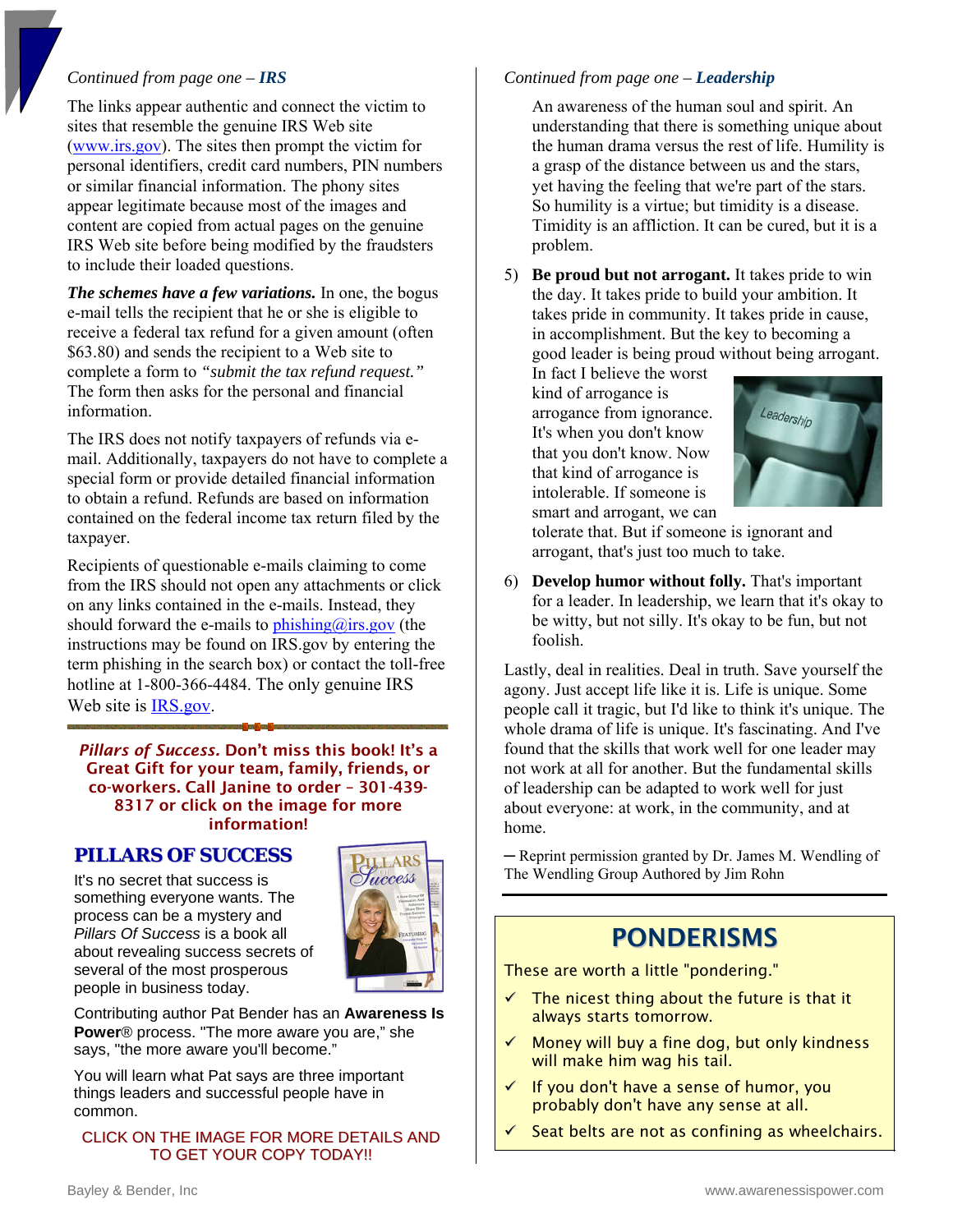## **Bayley & Bender**

*"We help organizations around the world increase their Growth, Profitability and Productivity by helping them Hire, Develop and Retain Top Performing Sales Talent. We also provide Leadership Development and Team Building to drive Organization Effectiveness."* 

## *Motivated to Action*

ave you ever had a time in your life when you just couldn't get motivated? You knew what you wanted to do, you had the desire, but you just couldn't get motivated to take the first step. When your getup-and-go has gone and you find it difficult to get motivated to take action, consider this – you may be going about it all wrong.  $\prod_{\mathrm{w}}^{\mathrm{av}}$ 

Experts in the field of human motivation tell us that instead of waiting until we are motivated to take action, we need to reverse the process and *take action to get motivated.* 

Nothing makes us feel enthusiastic like acting enthusiastic. Nothing inspires creativity like getting started on a new project. Nothing gives us the energy to move ahead like taking that first step, and then another. Your emotions take their clues from your actions, not the other way around.

Things to Do

Many lack motivation because of fear: fear of failure, fear of rejection, fear of too much success, fear of what others might think, fear, fear, fear. It can leave us paralyzed and ineffective. What is the cure for fear? **ACTION!**

- If you are afraid of rejection, contact more people.
- If you fear ridicule, make your presentation audacious and dynamic.
- If you worry about failure, take action that will move you toward success.

The truth is, most of the things we worry about never come to pass. So why worry? Instead, take decisive action to cure your worry and overcome fear!

So, next time you just don't feel like it, do it anyway. Few things are as bad as we imagine they will be if we will simply jump in with both feet pretending that we can't wait to get started. Pretty soon you *will* feel like it. Shakespeare said it like this, *"assume a virtue if you have it not."* In other words, if you want to be happy, try acting happy. If you need energy, act as if you have barrels full! If you want to feel motivated, take motivated action. Ham it up! Make it fun. Without a doubt, your feelings will follow your actions and pretty soon your actions will help you feel truly motivated. Try it!

─ Reprint permission granted ©2007 MindPerk, Inc.

*Being busy does not always mean real work. The object of all work is production or accomplishment and to either of these ends there must be forethought, system, planning, intelligence, and honest purpose, as well as perspiration. Seeming to do is not doing.* 

─ Thomas Alva Edison



## **Web Site of the Month**

#### **Product Safety: Recalls & Press Releases**

President Bush asked all federal agencies to streamline communications with the public and improve interagency information sharing in order to enhance public security.

To provide better service in alerting the American people to unsafe, hazardous or defective products, six federal agencies with vastly different jurisdictions joined together to create a *"one stop shop"* for U.S. Government recalls.

- 9 **Consumer Product Safety Commission**
- 9 **Food & Drug Administration**
- 9 **U.S. Coast Guard**
- 9 **National Highway and Traffic Safety Administration**
- 9 **Environmental Protection Agency**
- 9 **U.S. Dept of Agriculture**

Check it out at: [http://www.recalls.gov](www.recalls.gov)

#### Don't miss next month's issue. **Subscribe now!**

## **AWARENESS IS POWER**® *Insights for Business*

2024 Powder Mill Rd Silver Spring, MD 20903 Tel: 301-439-8317

E-mail: [aip@awarenessispower.com](mailto: aip@awarenessispower.com) 

Visit Our Web Site at: <www.awarenessispower.com>

12 Issues For Only \$97